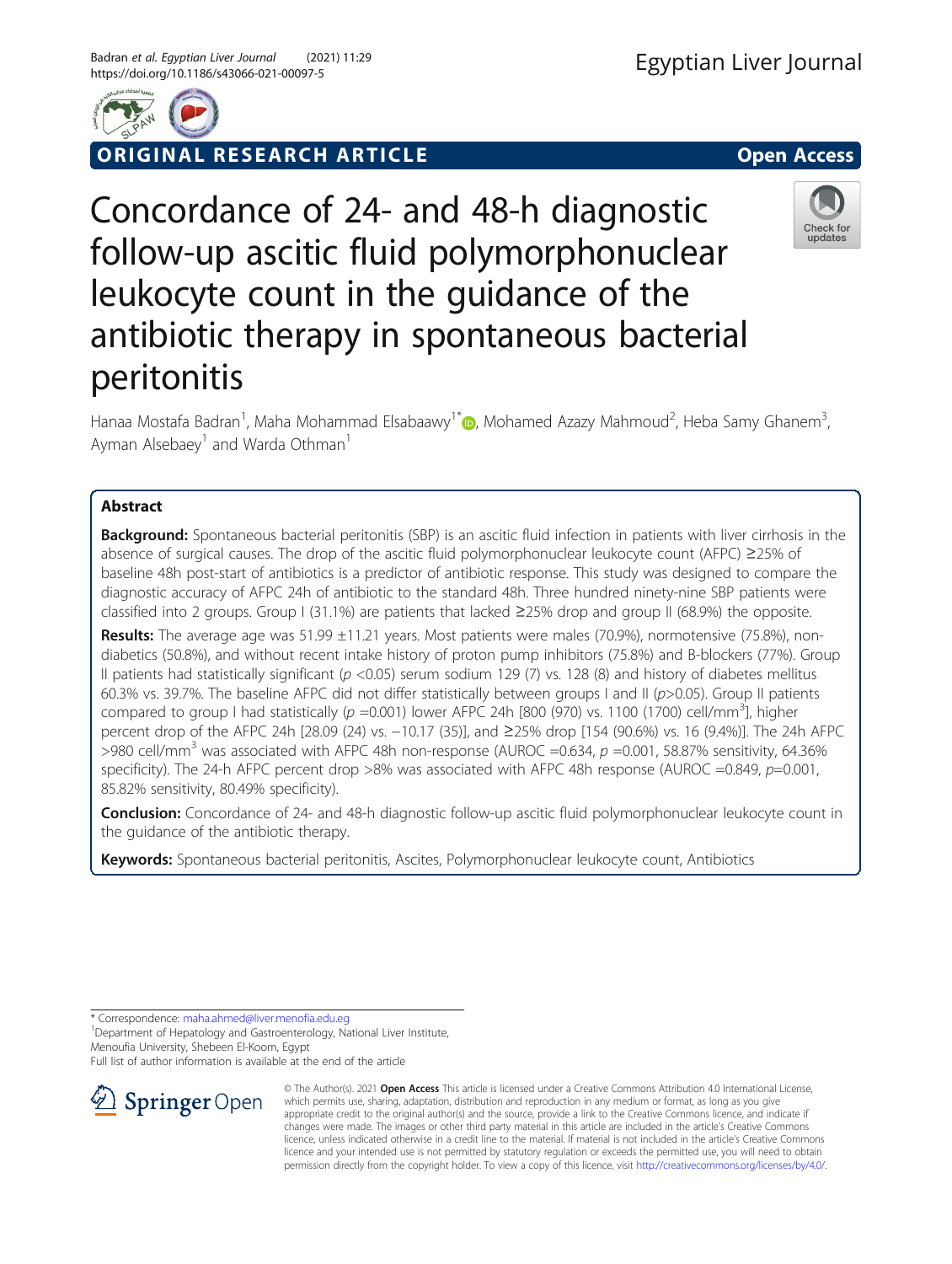# Key points

- SBP is a common complication in ascite patients.
- AFPC 48 h of the start of antibiotic therapy guides the therapy [≥25% drop].
- Etiology of SBP became different with increased incidence of multi-resistant bacteria and failure of therapy.
- Changing the time point of follow-up AFPC from 48 to 24 h may be more helpful in the guidance of treatment.

## Background

Liver cirrhosis and portal hypertension may be complicated by ascites, esophageal varices, hepatorenal syndrome, and encephalopathy [\[1,](#page-4-0) [2\]](#page-4-0). Within 10 years of cirrhosis diagnosis, 60% of the patients develop ascites [[3](#page-4-0)].

Spontaneous bacterial peritonitis (SBP) is an ascitic fluid infection in patients with liver cirrhosis in the absence of surgical causes [\[4](#page-4-0)]. It develops in up to 30% of ascite patients [\[5\]](#page-4-0) alone or in association with spontaneous bacterial empyema [[6\]](#page-4-0). Cirrhosis-related immune dysfunction as decreased complement and opsonic activity, small intestinal bacterial overgrowth and bacterial translocation, systemic inflammatory response, and circulatory dysfunction, all are incriminated in SBP pathogenesis [[5](#page-4-0)].

It might be asymptomatic, otherwise should be suspected in patients with liver cirrhosis presenting with abdominal pain, fever, ileus, acute kidney injury, and hepatic encephalopathy [[3\]](#page-4-0).

SBP is associated with poor prognosis and hospital mortality up to 10–50%. Accordingly, patients with SBP should be listed for liver transplantation. Antibiotics as IV cefotaxime should be started immediately till culture results. After 48h of antibiotic therapy, ascitic fluid polymorphonuclear leukocyte count (AFPC) should be taken. If AFPC decreases by  $\geq$ 25% of baseline, continue the same antibiotic regimen. If not, change to another antibiotic till culture results [[3\]](#page-4-0).

This study aimed to compare diagnostic AFPC 24h after starting antibiotic to the standard time after 48h.

# Methods

This observational hospital-based study was conducted at National Liver Institute Hospitals, Menoufia University, from June 2016 to June 2017. An informed written consent was obtained from all enrolled patients after prior institutional review board approval.

Three hundred ninety-nine (399) patients diagnosed to have SBP were included. SBP was defined as AFPC ≥250  $cell/mm<sup>3</sup>$  without obvious surgical cause [[7\]](#page-5-0).

The exclusion criteria were patients less than 18 years and patients with mixed or non-portal hypertensionrelated ascites as with tuberculosis or local malignancy, secondary peritonitis, and hepatocellular carcinoma. Also, patients with prior antibiotic intake and other sources of infection as otitis media and upper respiratory tract infection all were excluded.

On admission, all patients had underwent baseline ascitic fluid analysis for chemistry, liver function tests, kidney function tests, CBC, INR, and abdominal ultrasonography.

On the diagnosis, empirical cefotaxime 2g IV/8h was started after taking bedside blood cultures. On 24 and 48h of starting antibiotics, follow-up diagnostic AFPC were done. According to the 48-h results, if the AFPC drop was ≥25% of the baseline value, continue to the same antibiotic therapy. If not change to another group, mostly levofloxacin 500 mg IV/24 or meropenem 0.5g IV/8h till the culture results [[3\]](#page-4-0).

The endpoint of the study was at 48h of treatment. Accordingly, patients were classified into two groups. Group I (31.1%) are patients that lacked  $\geq$ 25% drop of 48-h AFPC, defined as non-responders, and group II (68.9%) with a fair reduction in 48-h AFPC (more than or equal to 25% of baseline readings).

Data was statistically analyzed using IBM® SPSS® Statistics® version 21 for Windows (IBM Corporation, Armonk, NY, USA) and MedCalc® version 18.2.1 (Seoul, Republic of Korea). Data are expressed as mean ±standard deviation for normally distributed data, number with row percentage for nominal data, and the median ± interquartile range for non-normally distributed data. All  $p$  values are 2-tailed, with values <0.05 considered statistically significant. Comparisons between the two groups were performed using Student's  $t$  test for normally distributed data, the Mann-Whitney test for non-normally distributed data, and the chi-squared test  $(\chi^2)$  and Fisher exact test for categorical data analysis. The receiver operating characteristic (ROC) curve analysis was used for the detection of the cutoff value. The area under ROC (AUROC) <0.79 is poorly discriminative.

## Results

This study included 399 patients with SBP. The average age was 51.99 ±11.21 years. Most patients were males (70.9% with a ratio of 2.4:1 females), normotensive (75.8%), non-diabetics (50.8%), and without recent intake history of proton pump inhibitors (75.8%) and B-blockers (77%). Hepatitis C virus was the etiology of cirrhosis in 79.5%, and the rest was due to hepatitis B virus.

The clinical presentations of SBP were as follows: fever (n=187, 46.75%), abdominal pain (165, 41.25%), upper gastrointestinal bleeding (49, 12.25%), hepatic encephalopathy (89, 22.5%), and hypotension (66, 16.5%). They are comparable statistically between groups I and II  $(p > 0.05)$ . Only 10% of the patients had positive ascitic fluid culture, and 90% had negative culture.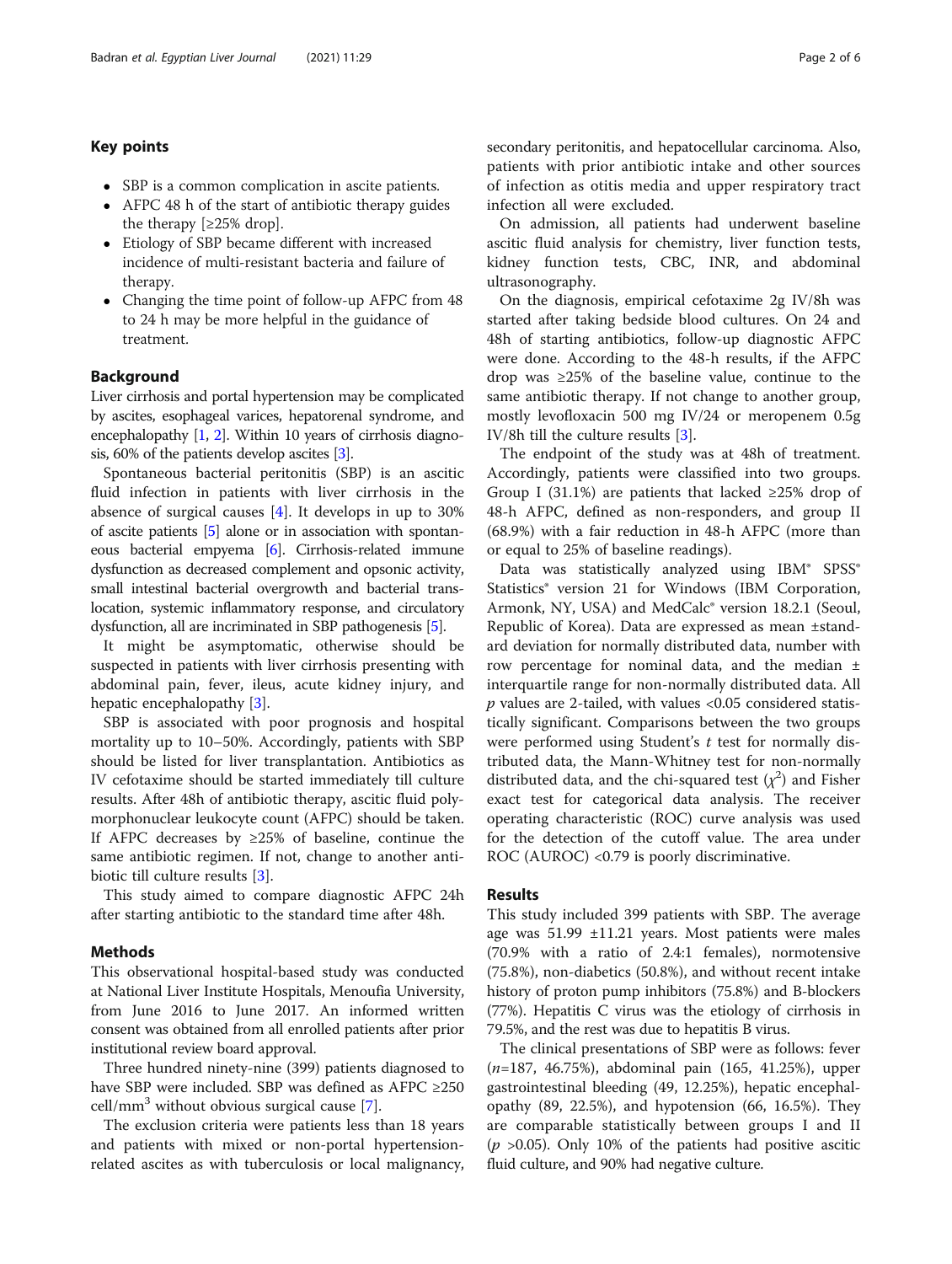As shown in Table 1, both groups I and II were comparable ( $p > 0.05$ ) as regards the age, sex, history of diabetes mellitus, proton pump inhibitors, B-blockers, liver function tests, CBC, kidney functions, and the Child-Pugh score.

Group II patients had statistically significant ( $p < 0.05$ ) serum sodium 129 ±7 vs. 128 ±8 and history of diabetes mellitus 60.3% vs. 39.7%.

The baseline AFPC did not differ statistically between groups I and II ( $p > 0.05$ ). Group II patients compared to group I (Table 1, Fig. 1) had statistically  $(p = 0.001)$  lower AFPC 24h [800 (970) vs. 1100 (1700) cell/mm<sup>3</sup>], higher percent drop of the AFPC 24h [28.09 (24) vs. −10.17 (35)], and ≥25% drop [154 (90.6%) vs. 16 (9.4%)].

On studying the change of AFPC from baseline to 24h post-start of antibiotics, 27.8% had increased count and 72% of the patients had decreased AFPC (42.6% ≥25% decreased AFPC and 29.6% were the rest).

Group II patients compared to group I (Fig. 2) had statistically ( $p = 0.001$ ) lower percent of increased 24h

Table 1 Comparative demographic, clinical, and laboratory data of both groups

|                                     | Group I                          | <b>Group II</b>   | p     |
|-------------------------------------|----------------------------------|-------------------|-------|
|                                     | $N=124(31.1%)$<br>$N=275(68.9%)$ |                   |       |
| Age, years                          | $52.65 \pm 10.60$                | $51.57 \pm 11.82$ | 0.432 |
| Males                               | 87 (30.7%)                       | 196 (69.3%)       | 0.821 |
| Hypertension                        | 18 (25%)                         | 54 (75%)          | 0.163 |
| Diabetes mellitus                   | 58 (39.7%)                       | 88 (60.3%)        | 0.003 |
| Proton pump inhibitors              | 18 (25%)                         | 54 (75%)          | 0.163 |
| <b>B-blockers</b>                   | 22 (32.4%)                       | 46 (67.6%)        | 0.904 |
| Total bilirubin, mg/dL              | $2.61 \pm 2.4$                   | $2.40 \pm 3.6$    | 0.386 |
| Albumin, g/dL                       | $2.46 \pm 0.49$                  | $2.52 \pm 0.52$   | 0.237 |
| AST, U/L                            | 89.30 ±72.62                     | 79.24 ±67.94      | 0.181 |
| ALT, U/L                            | 53.04 ±40.65                     | 51.73 ±42.17      | 0.772 |
| Urea, mg/dL                         | 109.78 ±72.02                    | 102.94 ±78.10     | 0.408 |
| Creatinine, mg/dL                   | $1.88 \pm 1.51$                  | $1.60 \pm 1.5$    | 0.065 |
| Sodium, mmol/L                      | $128 + 8$                        | $129 + 7$         | 0.030 |
| Hemoglobin, g/dL                    | $10.10 \pm 2.75$                 | $10.50 \pm 2.3$   | 0.597 |
| WBCs, $\times$ 103/ $\mu$ L         | $9.55 \pm 5.85$                  | $9.20 \pm 5.6$    | 0.300 |
| Platelets, ×103/µL                  | $101.50 \pm 55$                  | 102.00 ±69        | 0.955 |
| CTP score                           | $9.7 \pm 2.5$                    | $9.6 \pm 2.2$     | 0.630 |
| AFPC baseline, cell/mm <sup>3</sup> | $975 \pm 1445$                   | 1000 ±1380        | 0.419 |
| AFPC 24h, cell/mm <sup>3</sup>      | 1100 ±1700                       | 800 ±970          | 0.001 |
| AFPC 24h percent drop               | $-10.17 \pm 35$                  | $-28.09 \pm 24$   | 0.001 |
| AFPC 24h ≥25% drop                  | 16 (9.4%)                        | 154 (90.6%)       | 0.001 |
| AFPC 48h, cell/mm <sup>3</sup>      | 900 ±1590                        | 500 ±630          | 0.001 |

AFPC ascitic fluid polymorphonuclear leukocyte count, AST aspartate aminotransferase, ALT alanine aminotransferase, WBCs white blood cells, CTP Child-Pugh Score



AFPC [28 (25.2%) vs. 83 (74.8%)] and higher percent of 24h AFPC drop ≥25% [154 (90.6%) vs. 16 (9.4%)].

The receiver operating characteristic curve analysis (Table [2,](#page-3-0) Fig. [3\)](#page-3-0) revealed that 24-h AFPC >980 cell/mm<sup>3</sup> was associated with AFPC 48h non-response (AUROC = 0.634,  $p = 0.001, 58.87\%$  sensitivity, 64.36% specificity).

The 24-h AFPC percent drop >8% was associated with AFPC 48h response (AUROC =0.849,  $p$  =0.001, 85.82% sensitivity, 80.49% specificity). If the cutoff was changed >25%, the sensitivity decreased to 52.73% and specificity increased to 88.62%. Statistically, the AFPC percent drop was better than the 24-h AFPC (AUROC 0.849 vs. 0.634,  $p = 0.001$ ).

# **Discussion**

The development of SBP in patients with ascites is associated with a poor prognosis. It may be complicated with acute kidney injury and hepatorenal syndrome, so prophylactic albumin infusion is useful [\[3\]](#page-4-0). One of the main pillars in pathogenesis is bacterial translocation, so

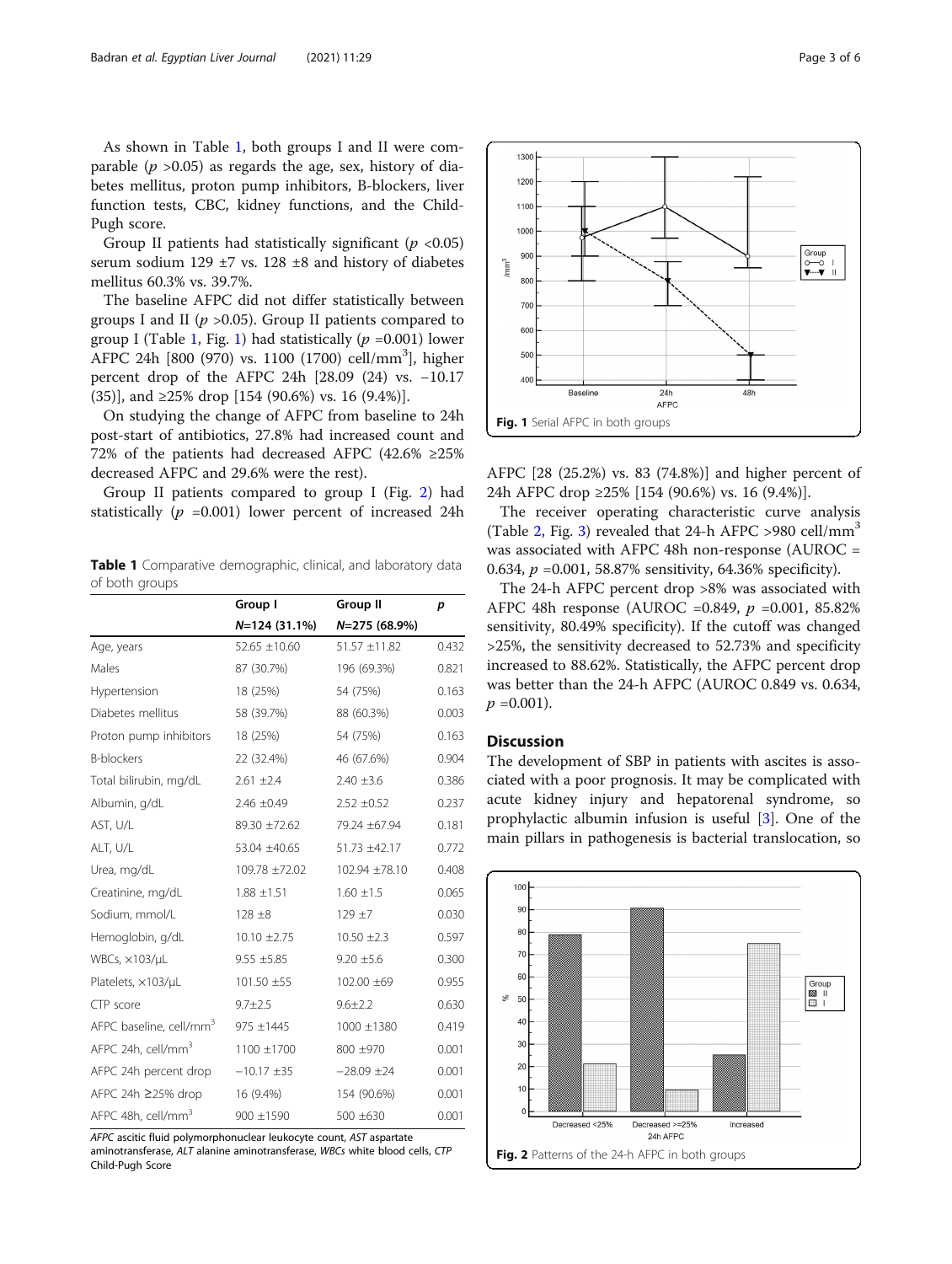<span id="page-3-0"></span>

| Cutoff       | 24-h AFPC and non-response<br>$>980$ cell/mm <sup>3</sup> | 24-h AFPC percent drop and response |                             |                 |
|--------------|-----------------------------------------------------------|-------------------------------------|-----------------------------|-----------------|
|              |                                                           | $>8\%$                              | $>980$ cell/mm <sup>3</sup> | $>8\%$          |
| <b>AUROC</b> | 0.634                                                     | 0.849                               | 0.634                       | 0.849           |
| $p$ value    | 0.001                                                     | 0.001                               | 0.001                       | 0.001           |
| 95% CI       | 0.584-0.681                                               | $0.810 - 0.883$                     | 0.584-0.681                 | $0.810 - 0.883$ |
| Sensitivity  | 58.87%                                                    | 85.82%                              | 58.87%                      | 85.82%          |
| Specificity  | 64.36%                                                    | 80.49%                              | 64.36%                      | 80.49%          |
| PPV          | 42.7%                                                     | 90.8%                               | 42.7%                       | 90.8%           |
| <b>NPP</b>   | 77.6%                                                     | 71.7%                               | 77.6%                       | 71.7%           |

AFPC ascitic fluid polymorphonuclear leukocyte count, AUROC area under the receiver operating characteristic, CI confidence interval, PPV positive predictive value, NPV negative predictive value

proton pump inhibitors were accused of precipitating SBP [\[8](#page-5-0)] While early reports mentioned that B-blockers are protective of SBP [[9\]](#page-5-0), recent studies recommended strict monitoring or stopping them in patients with SBP [[4](#page-4-0)].

The success of the antibiotic therapy can be suspected by improvement of the clinical condition and improving the abdominal pain (3). Being a subjective measurement for treatment judging, added to the fact that many patients are asymptomatic, so reliance on diagnostic follow-up 48-h AFPC of treatment was a good alternative to adjudicate the antibiotic therapy (3).

In 1986, Runyon and Hoefs [[10](#page-5-0)] in a small number study  $(n=24)$  were the first to use AFPC to follow-up the response to antibiotics in SBP patients. In fact, they measured serial AFPC to try to differentiate primary from non-perforation secondary peritonitis. After the initiation of the antibiotics, the AFPC had decreased



exponentially. The total mean AFPC half-life  $(t\frac{1}{2})$  was 34  $\pm 35$  h ( $t\frac{1}{2}$  was 36  $\pm 9$ h for the survivors and 38  $\pm 40$  h for patients who died,  $p > 0.05$ ). Based on the  $t\frac{1}{2}$ , the 48-h follow-up AFPC was adopted. The SBP patients who survived had 48-h AFPC <50% of the baseline.

In 1989, Fong et al. [\[11\]](#page-5-0) in a small number study  $(n=33)$ tried to validate 48-h follow-up AFPC. The mean percent drop of AFPC was 92% in the survivors compared to 67% in the non-survivors  $(p = 0.001)$ . The endpoint of treatment was AFPC <250 cell/mm3 .

In 2000, based on the above studies, the first consensus for the diagnosis and management of SBP [[12](#page-5-0)] suggested that 48-h AFPC should be done and considered arbitrary a cutoff of ≥25% decrease to define response to antibiotics.

AASLD guidelines 2009 [[7\]](#page-5-0) suggested on-demand follow-up AFPC if suspecting non-response to therapy. In 2012, the AASLD guidelines [\[13](#page-5-0)] suggested follow-up AFPC with nosocomial setting, culture of atypical organism, or recent B-lactam antibiotic exposure. The British guidelines [[14\]](#page-5-0) did not mention the follow-up AFPC in its recommendations.

The EASL guidelines 2010 [[3\]](#page-4-0) suggested 48-h AFPC to guide the antibiotic therapy but did not mention the cutoff in the recommendations. The case is the same with the most recent one [\[4\]](#page-4-0).

What is new in this study? In fact, knowledge is increasing and the advance in sciences urges revisions of definitions that were considered as a taboo. For example, the definition of cure from HCV by antivirals was defined for years by negative HCV RNA measured 24 weeks from end of antiviral treatment as seen in AASLD guidelines 2009 [\[15](#page-5-0)]. By the progression of knowledge, the duration was recently shortened to 12 weeks [[16](#page-5-0)].

Do we really need to change the time of follow- up AFPC from 48 to 24h? In the past, SBP was diagnosed clinically and by diagnostic AFPC. Treatment was continued till improvement of the clinical symptoms only. This approach was problematic in patients with asymptomatic SBP, so follow-up AFPC approach adopted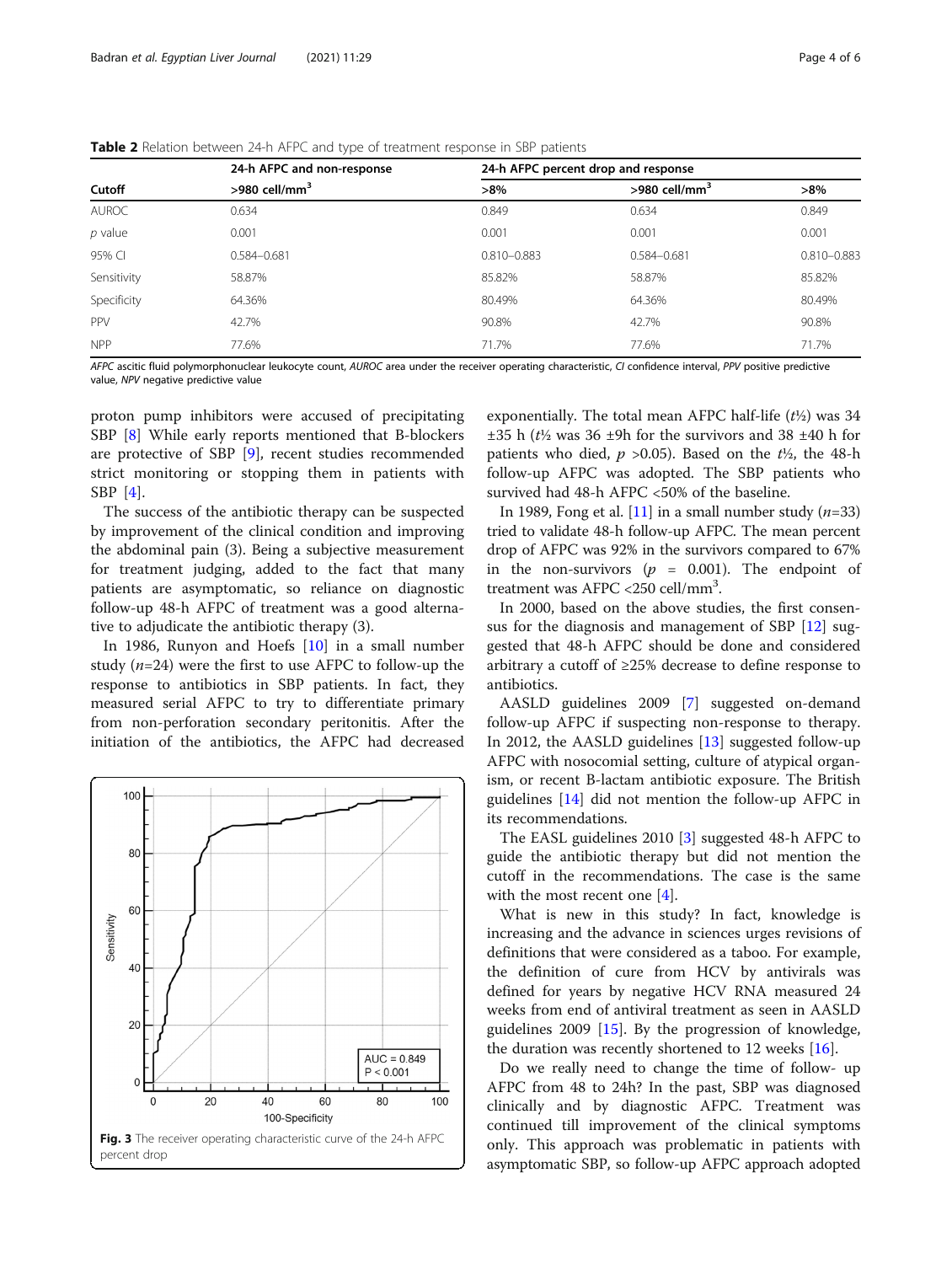<span id="page-4-0"></span>by Runyon and Hoefs [\[10\]](#page-5-0) was very helpful. Few years ago, SBP was caused mainly by gram-negative bacteria, and some guidelines suggested on-demand follow-up 48-h AFPC [\[7](#page-5-0), [13](#page-5-0)] and some recommended it [3, 4].

Nowadays, SBP may be of three types communityacquired, healthcare-associated, and nosocomial type. The latter 2 are caused by usually gram-positive bacteria and have an aggressive course especially if multi-drug resistant and may progress to sepsis. They have less response to conventional therapy and need strong antibiotic therapy from the start as carbapenem, vancomycin, or linezolid [4].

With the recent aggressive change of the SBP map, early prediction of antibiotic treatment failure is warranted to avoid progression to sepsis and ominous outcome. The second point that waiting till culture results may be not helpful in critical cases especially those with high baseline AFPC and immunosuppressed state where time saving is mandatory and a lot of cases the culture is negative. As a result, changing the time point of follow-up AFPC from 48 to 24 h may be helpful.

In the current study, 399 patients with SBP were included with a baseline AFPC that range was 250–12,000 cell/mm<sup>3</sup>. Responders to antibiotics who had  $\geq 25\%$ decreased 48-h AFPC compared to non-responders, who had reported increased 24h AFPC.

We tried to have a cutoff predicting non-response to antibiotic therapy. The 24-h AFPC  $>980$  cell/mm<sup>3</sup> was associated with AFPC 48h non-response, but the AUROC is small and statistically poor. In contrast, the 24h AFNC percent drop >8% was associated with AFPC 48h response with statistically good AUROC (0.849,  $p =$ 0.001, 85.82% sensitivity, 80.49% specificity). On choosing another cutoff (>25%), the sensitivity decreased (52.73%), while the specificity increased (88.62%).

# Conclusion

Reliance on reduction in 24-h AFPC more than 8% as a prognostic test of treatment response in SBP patients might be of value rather than waiting for 48-h readings. The saved costs of antibiotics and hospital stay, along with the reduction of patient sufferings, esteemed enough to change a settled prognostic concept.

The limitations of this study are the relatively low number of patients, single-center experience, and lack of longitudinal follow-up and the survival assessment.

#### Abbreviations

AFPC: Ascitic fluid polymorphonuclear leukocyte count; SBP: Spontaneous bacterial peritonitis; ROC: Receiver operating characteristic; AUROC: Area under ROC; CI: Confidence interval; IQR: Interquartile range

#### Acknowledgements

This research is completely tendered to the noble soul of Dr. Mohamed Azazy, the one who oversaw the clinical contacts with the cases and was lost in the corona outbreak. May the most merciful forgive him and let him lie in peace till heavens.

#### Authors' contributions

HB initiated the project, designed and implemented the study for application, and was the team leader. ME and AA analyzed the data and drafted and revised the paper. MA contributed to the clinical evaluation for proper patient selection with clinical and laboratory follow-up. HG contributed to the biochemical and cellular analysis of blood and ascitic fluid samples and follow-up. WO contributed to the clinical follow-up along with overall evaluation and decisions and drafting the manuscript. All authors have read and approved the final manuscript. A poster from this abstract was presented at the Asian Pacific Association for the Study of the Liver 2018.

#### Funding

This research and the publication were completely funded by all authors.

#### Availability of data and materials

Data used to support the findings of this study are included within the article.

### Declarations

#### Ethics approval and consent to participate

The study conformed to the ethical guidelines of the 1975 Declaration of Helsinki and was approved by the institutional review board of National Liver Institute (NLI IRB 00003413), Menoufia University, Egypt (approval no. 00119/ 2015). Written informed consents were obtained from all included patients.

## Consent for publication

Written informed consents were obtained from all patients.

# Competing interests

The authors declare that they have no competing interests.

#### Author details

<sup>1</sup>Department of Hepatology and Gastroenterology, National Liver Institute, Menoufia University, Shebeen El-Koom, Egypt. <sup>2</sup>Alahrar Educational Hospital Ministry of Health, Zagazig, Egypt. <sup>3</sup>Department of Clinical Pathology, National Liver Institute, Menoufia University, Shebeen El-Koom, Egypt.

#### Received: 8 October 2020 Accepted: 6 April 2021 Published online: 27 April 2021

#### References

- 1. Elsabaawy MM, Abdelhamid SR, Alsebaey A, Abdelsamee E, Obada MA, Salman TA, Rewisha E (2015) The impact of paracentesis flow rate in patients with liver cirrhosis on the development of paracentesis induced circulatory dysfunction. Clin Mol Hepatol 21(4):365–371. [https://doi.org/10.33](https://doi.org/10.3350/cmh.2015.21.4.365) [50/cmh.2015.21.4.365](https://doi.org/10.3350/cmh.2015.21.4.365)
- 2. Ibrahim ES, Alsebaey A, Zaghla H, Moawad Abdelmageed S, Gameel K, Abdelsameea E (2017) Long-term rifaximin therapy as a primary prevention of hepatorenal syndrome. European Journal of Gastroenterology & Hepatology 29(11):1247–1250. [https://doi.org/10.1097/MEG.](https://doi.org/10.1097/MEG.0000000000000967) [0000000000000967](https://doi.org/10.1097/MEG.0000000000000967)
- 3. European Association for the Study of the Liver (2010) EASL clinical practice guidelines on the management of ascites, spontaneous bacterial peritonitis, and hepatorenal syndrome in cirrhosis. J Hepatol 53(3):397–417
- 4. Angeli P, Bernardi M, Villanueva C, Francoz C, Mookerjee RP, Trebicka J, Krag A, Laleman W, Gines P (2018) EASL Clinical Practice Guidelines for the management of patients with decompensated cirrhosis. Journal of Hepatology 69(2):406–460. <https://doi.org/10.1016/j.jhep.2018.03.024>
- 5. Lee JM, Han KH, Ahn SH (2009) Ascites and spontaneous bacterial peritonitis: an Asian perspective. Journal of Gastroenterology and Hepatology 24(9):1494–1503. [https://doi.org/10.1111/j.1440-1746.2009.](https://doi.org/10.1111/j.1440-1746.2009.06020.x) [06020.x](https://doi.org/10.1111/j.1440-1746.2009.06020.x)
- 6. Mohamed A, Atef M, Alsebaey A, Musa Elhabshy M, Salama M (2017) Combined spontaneous bacterial empyema and peritonitis in cirrhotic patients with ascites and hepatic hydrothorax. Arab Journal of Gastroenterology 18(2):104–107. <https://doi.org/10.1016/j.ajg.2017.05.010>